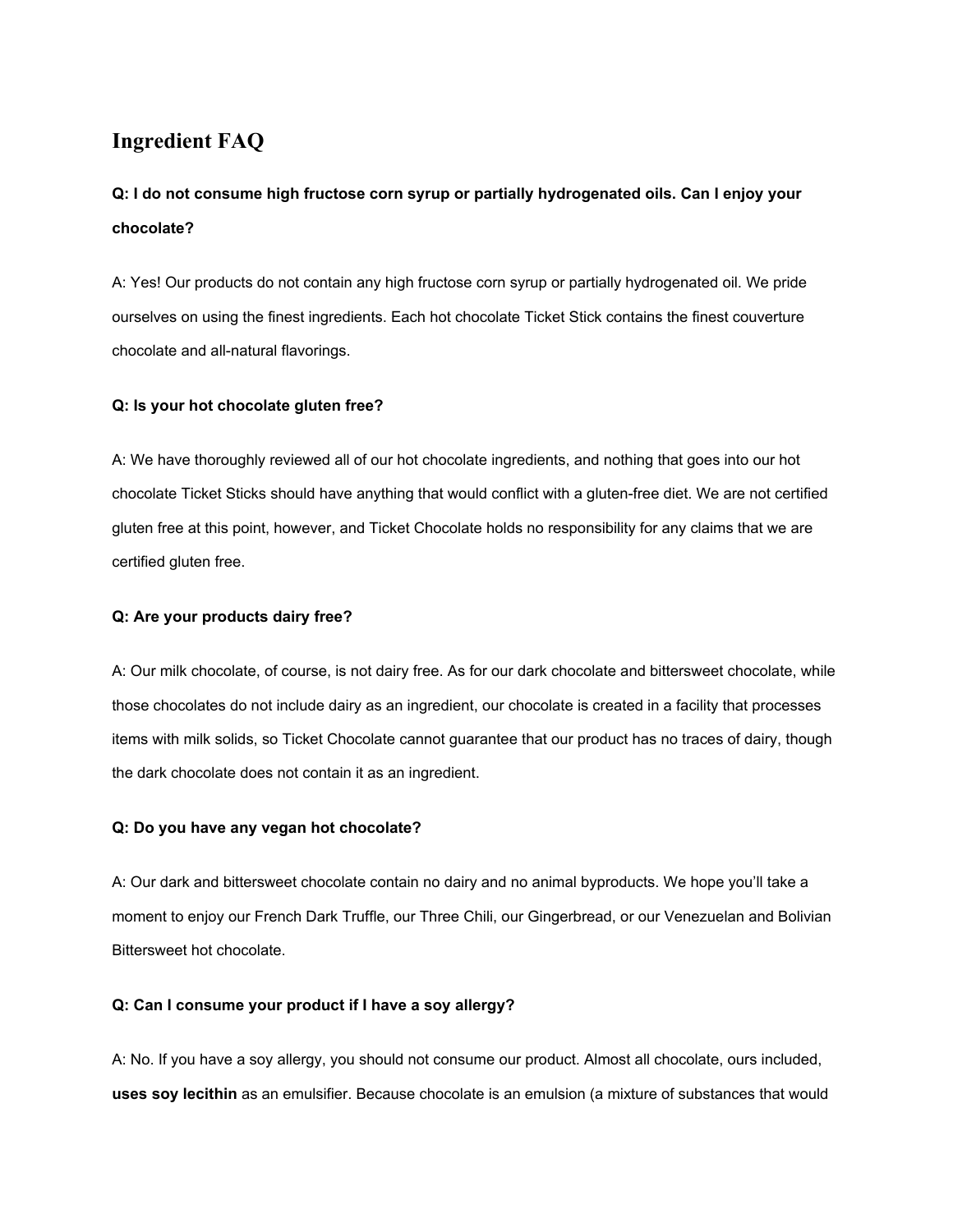otherwise separate) it needs an emulsifier to keep it together. Almost all chocolates rely on soy lecithin to do the job, as does ours.

# **Q: Are your products completely peanut & tree nut free, or is there a possibility of cross contamination in the manufacturing?**

A: While we cannot guarantee that our items are not cross contaminated by peanut or tree nuts, we can tell you that during the making of our chocolates, no nut products are used and no other nut products are being made. Ticket Chocolate, however, holds no responsibility for any guarantees that our items are not cross contaminated by peanut or tree nuts.

# Q: I would like to purchase your chocolate now and use it for gifts in a month or two. How do you **recommend I store it?**

A: Because we make our Ticket Sticks and Beloved Bars from fine couverture chocolate and make fresh batches often, our chocolate will last for months stored at room temperature in a dry place. A cooler spot like a cupboard or pantry is perfect. As long as you do not put the chocolate in direct sun or any other warm spot, it will keep beautifully. We also don't recommend storing chocolate in the fridge, as it has a natural tendency to soak up odors around it.

### **Q: Can you tell me about the calorie, sugar, and fat content of your hot chocolate?**

A: Of course! Please see below for the specifics for each of our Hot Chocolate Ticket Sticks.

## **Nutrition List**

### FRENCH DARK TRUFFLE HOT CHOCOLATE STICK

Serving size is one ticket stick. Calories 247, Calories from fat 140, Total Carbohydrate 25g (Dietary fiber 3g, Sugars 18g).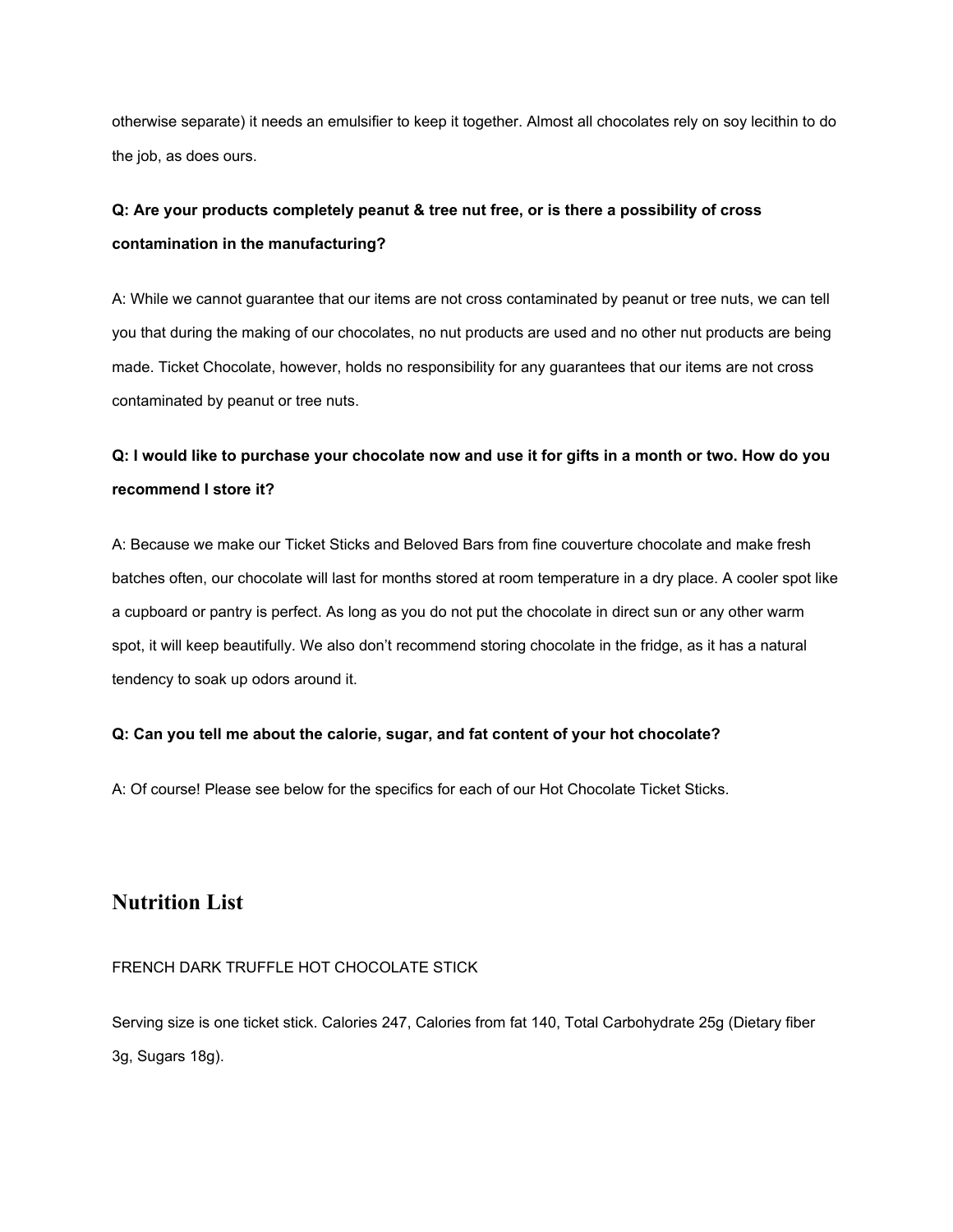### 3CHILI HOT CHOCOLATE STICK

Serving size is one ticket stick. Calories 247, Calories from fat 140, Total Carbohydrate 25g (Dietary fiber 4g, Sugars 18g).

### BELGIAN MILK HOT CHOCOLATE STICK

Serving size is one ticket stick. Calories 246, Calories from fat 142, Total Carbohydrate 22g (Dietary fiber 2g, Sugars 20g).

#### SALTED CARAMEL HOT CHOCOLATE STICK

Serving size is one ticket stick. Calories 239, Calories from fat 149, Total Carbohydrate 22g (Dietary fiber 2g, Sugars 20g).

### VANILLA MINT HOT CHOCOLATE STICK

Serving size is one ticket stick. Calories 246, Calories from fat 142, Total Carbohydrate 22g (Dietary fiber 2g, Sugars 20g).

#### PEPPERMINT HOT CHOCOLATE STICK

Serving size is one ticket stick. Calories 239, Calories from fat 149, Total Carbohydrate 22g (Dietary fiber 2g, Sugars 20g).

### GINGERBREAD HOT CHOCOLATE STICK

Serving size is one ticket stick. Calories 236, Calories from fat 163, Total Carbohydrate 20g (Dietary fiber 4g, Sugars 13g)

#### VENEZUELAN BITTERSWEET HOT CHOCOLATE STICK

Serving size is one ticket stick. Calories 236, Calories from fat 163, Total Carbohydrate 20g (Dietary fiber 4g, Sugars 13g).